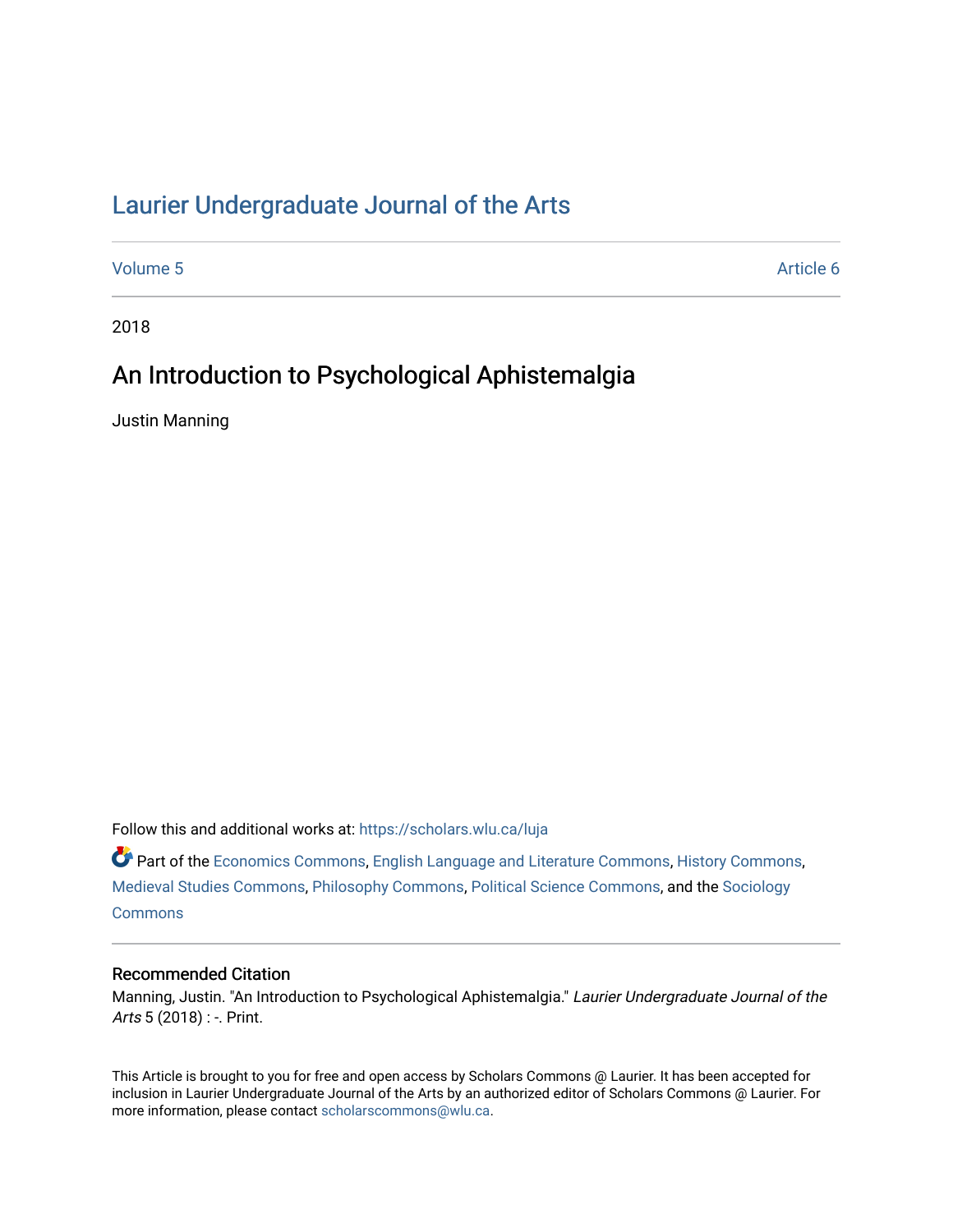An Introduction to Psychological Aphistemalgia

# *Justin Manning*

A separation exists between those who are happy and in well-being and those who are pessimistic and seem only to fail. This separation has been explored within the discipline of positive psychology over the past five decades. Among other things, the research in psychology explored in this paper shows that a person can either be optimistic and resilient, or they can be pessimistic; these terms refer to mutually exclusive states of mind. An optimist has resilience and a pessimist does not. A cynic who has resilience is still optimistic and not a pessimist. The elements of the resilient optimist include: optimism, passion, imagination, and perseverance. The crucial difference between the person with resilience and optimism and the person who lacks both can be expressed in a single word, which I have coined, a concept and a mindset called aphistemalgia. Aphistemalgia is the abstract, wistful desire to advance to a future place or time. An antonym to nostalgia, which relies on memory of the past, aphistemalgia is about imagined futures. The state of aphistemalgia has been studied in psychological research, but until now there has not been a term applied to it. There are three components to aphistemalgia that are necessary in order to have the authentic feeling: optimism, imagination, and perseverance. Aphistemalgia can grow in a person only with the cognitive mindset of optimism: a mindset that includes belief that good things can happen in the future, creation of a positive imagined future construct, and consequently, motivation to move forward to create the imagined construct. Without the optimistic mindset, there cannot be a positive and realistic imagined future. The absence of an imagination is the absence of specific goal setting. A deficiency in perseverance turns the optimistic mindset and imagined setting into the German Vorfreude, a term which denotes the gleeful anticipation of an imagined probable construct. Throughout this paper, I define aphistemalgia by investigating imagination and optimism as brain structures and neurotransmitters, exploring the motivation for practising aphistemalgia, and detailing transition pathways for a pessimist to experience aphistemalgia. Additionally, I offer literature explorations on what imagination and optimism are as brain structures and neurotransmitters, why one would want to practise aphistemalgia, and how a pessimist can grow into experiencing aphistemalgia.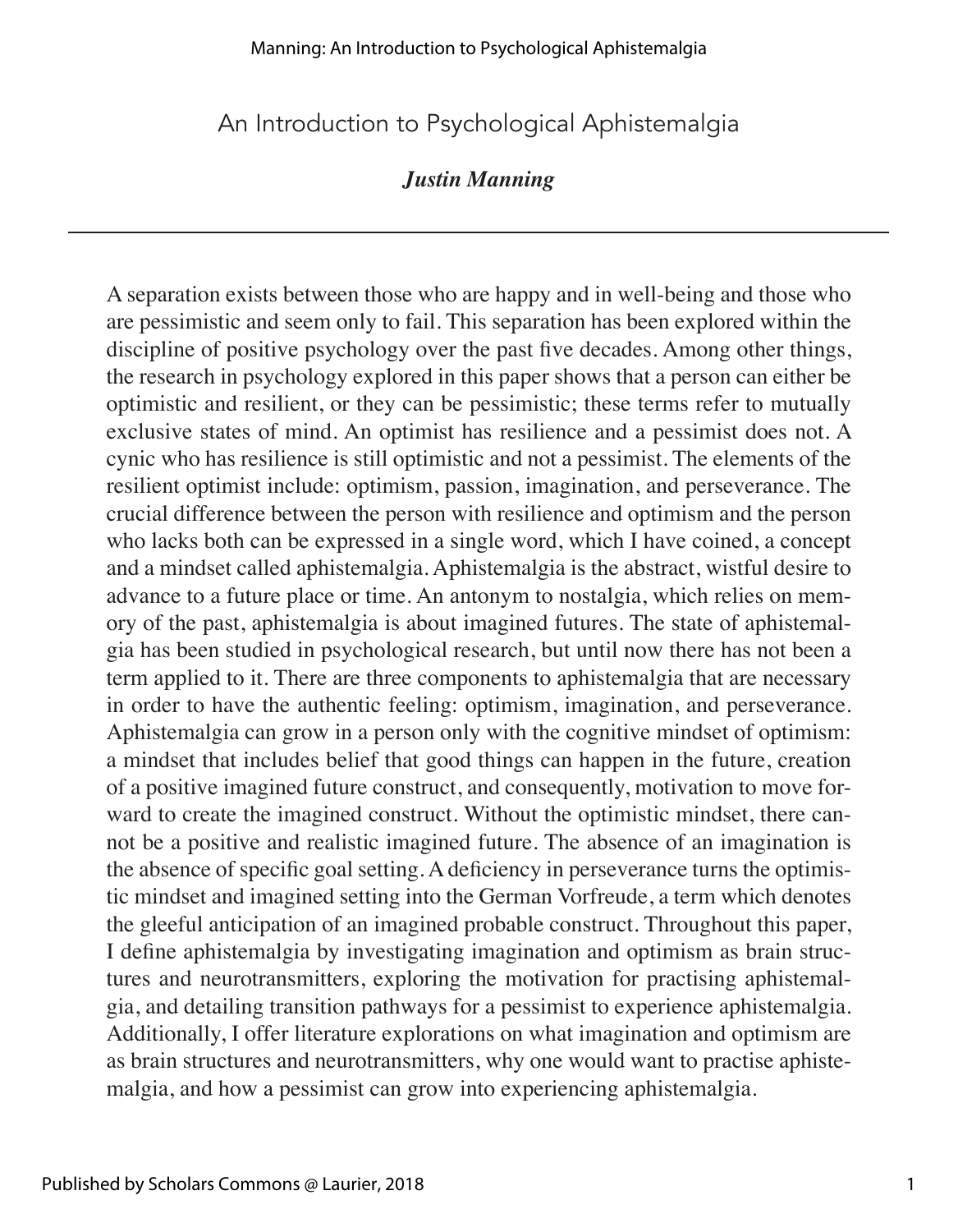#### What is Aphistemalgia?

The necessary mindset held by anyone who has aphistemalgia is optimism. In psychology, optimism is a cognitive trait, which manifests itself around response to failure; specifically, when the individual responds with a thought process that is non-destructive to the self (Seligman, *Learned Optimism* 4). In contrast to optimism, learned helplessness is a concept created by Seligman where an individual faces adversity and gives up (5). The theory was derived from an experiment where dogs would face electric shock unless they could escape their cages. Ultimately, it was found that the dogs would make little attempt to avoid the painful stimulus until taught how to escape. Seligman concluded that this behaviour was a result of a loss of self-esteem and the perception of being helpless (Seligman, *Learned Helplessness* 409).

The experience of helplessness is the same as being pessimistic. A pessimistic person will have learned to be helpless. That is because pessimism, for Seligman, became the thought process of blaming the circumstances of the self/ innate, the permanent, and the global. When a person who is helpless and pessimistic encounters failure, they blame themselves, they consider failure to be permanent in their lives and/or the world, and they think this failure will determine all dimensions of their life (410–411). On the other hand, the optimist perceives adversity and failure as temporary, external to the self, and specific to the circumstance (Lee and Seligman 32). A hypothetical that illustrates the difference between a pessimist and an optimist is their response to rejection by a date. In this scenario, the pessimist would think the rejection is the result of an innate personal characteristic that is permanent and unchanging, and which everyone in their global life will notice and dislike (Seligman, *Learned Optimism* 50). An optimist, in contrast, takes the rejection and thinks that it is about a negative aspect, one that is external to the self, can be changed, and is not negatively affecting their global life (50). Evidently, the optimistic mindset is important for goal achievement, and thus necessary to growth. Aphistemalgia involves choosing a goal to achieve or an obstacle to overcome, and to have aphistemalgia one must believe in triumph over adversity or, in other words, be an optimist.

Aphistemalgia is not just a mindset, as there are behaviours that manifest during the experience. As aphistemalgia is a wistful desire to go forward, there are actions that a person takes to achieve the goal necessary to realize their imagined future state. There are two main categories of goals that people strive to achieve: external and internal. External goals are tangible, such as money and fame. Inter-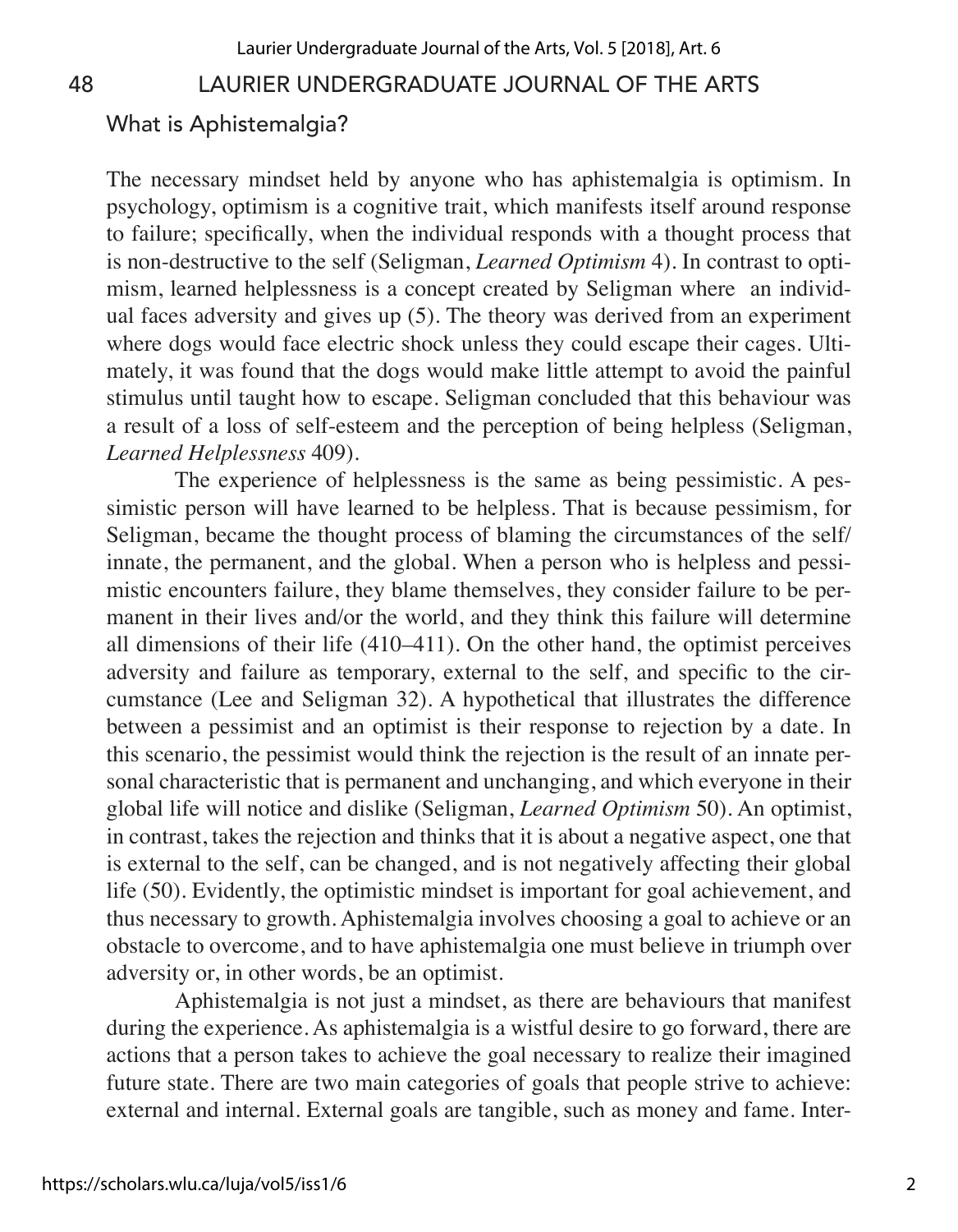nal goals are about personal growth and maturation, such as learning about personal interests and developing hobbies (Sheldon et al. 477). The person who cares only about external goals can be characterized as Machiavellian and is vulnerable to self-esteem loss when they encounter failure (479). There is no explanation offered as to why these people are especially emotionally vulnerable. According to a study done at the University of Missouri that examined external and internal goals, the majority of students displayed stronger motivation for intrinsic goals rather than extrinsic goals (Sheldon et al. 484). According to research, this is a healthy mindset with reduced potential for anxiety, depression, or personality disorders (Sheldon et al. 484). These results suggest that people need to choose their own goals in order to feel increased motivation and positive feelings of accomplishment. Therefore, aphistemalgia is a practice useful for achieving personal fulfillment. This is because practising aphistemalgia requires the goal to be chosen by the individual; the individual must have mental images of what their own chosen goal would appear, feel, or sound like and then strive to achieve that goal. Before understanding how this process works in practice, it is worthwhile to acknowledge how the process of optimistic imagination functions within the brain.

When analyzing the impact of goals on imagined futures, it is important to consider the constructive episodic simulation hypothesis: a theory that explores what people envision during imagination. According to this theory, the details in imagined futures are taken from memory. For example, if someone imagines a future graduation, they may envision a blue sky, uniformly coloured gowns, and various other details taken from memory (Addis et al. 2223, 2225). In fact, both memory and imagination are located in similar regions of the brain, including the inferior frontal gyrus, temporal pole, posterior temporal cortex, hippocampus, para-hippocampal gyrus, medial parietal cortex, and cerebellum (Addis et al. 2230–2234). This group of brain structures is related to emotional intensity and personal value. These structures were found using an fMRI scanner with prompts for memory as a control and prompts for an imagined future as the test data. The increased activity during imagination was found in the anterior right hippocampus (Addis et al. 2235, Martin et al. 13858). In their study, Sharot, Korn, and Dolan found that, when presented with negative futures, the participants who were not as afraid of a prompt such as Alzheimer's disease had a more active inferior frontal gyrus (1475). It is hypothesized that this part of the frontal lobe has an evolutionary role for further human development by giving hope in tragedy (Sharot et al. 1476). With imagination, optimists have more vivid images than pessimists (Blackwell et al. 59).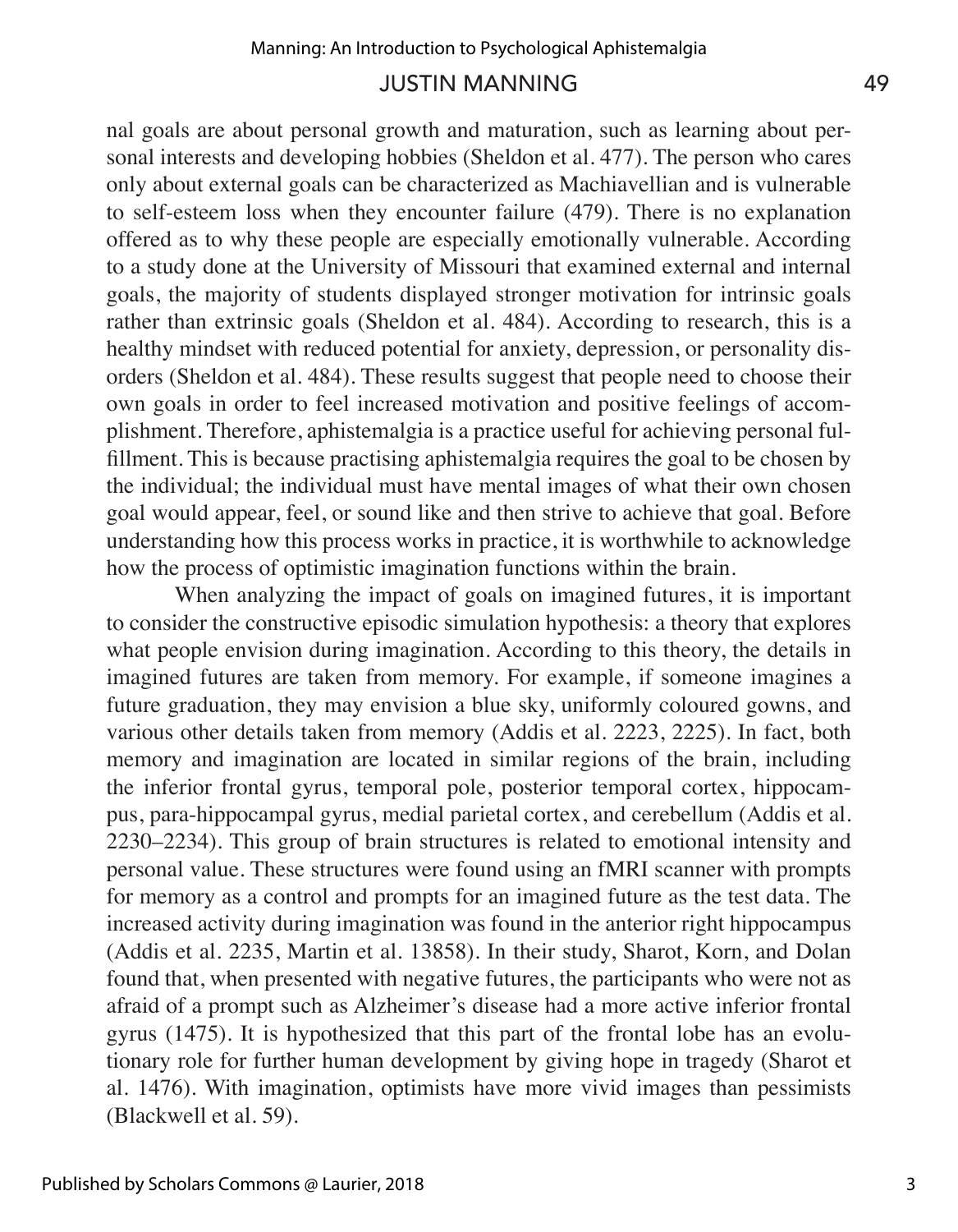A neurological difference between optimists and pessimists, which can be found through MRI scans, is that the left thalamus, left pulvinar, and left para-hippocampal gyrus have less grey matter in pessimists than in optimists (Yang et al. 203). The increased neural connections in these sections of the brain come from increased blood flow in some regions. This observable physical difference may explain why optimists are proactive problem solvers (Yang et al. 202). Creativity associated with the ability to imagine is found in the angular gyrus and supramaginal gurus (Fogarty et al. 743). The areas stimulated during the visual component of aphistemalgia are the temporal pole, posterior temporal cortex, left para-hippocampal gyrus, medial parietal cortex, cerebellum, pulvinar within the left thalamus, and the pre-frontal cortex areas of the supramargina gyrus, inferior frontal gyrus and angular gyrus (Addis et al 2235). These are the sections of the brain that grow and develop with the process of creating, maintaining, and completing aphistemalgia.

A focus on the behavioural aspects associated with strong work ethic and perseverance enables observations to be made about the impact of holding a positive imagined future. The process of choosing a goal and working passionately to achieve it has been observed in existing research. From this research, a model in which the self chooses a personal goal then makes decisions on post-goal formation in order to achieve a particular objective was developed. This process is now known as the self-concordance model, from Sheldon and Elliot. The research conducted by Sheldon and Elliot involved giving students surveys in different parts of an academic year to measure the progress of goal completion. One of the notable findings was that participants who chose their own goals were more likely to achieve their desired outcome. In contrast, those who did not choose their own goals were unlikely to achieve the objective (Sheldon and Elliot 492). Based on this study, the authors suggest that to achieve need satisfaction, a factor for well-being, people can have goals that are not deeply meaningful; however, self-concordance (or self-choice) positively influences goal achievement, which upon fulfillment influences well-being.

In contrast to the self-concordance model factors described above, including goal choice, completion of the goal, and feelings of well-being, the factors unique to aphistemalgia cannot be measured. The self-concordance model was developed years before aphistemalgia, but differs from aphistemalgia in one crucial aspect: aphistemalgia is about the individual and their own perspective as well as a qualitative and vivid imagination. The self-concordance model shows that there is a causal relationship between self-determined goal choice and successful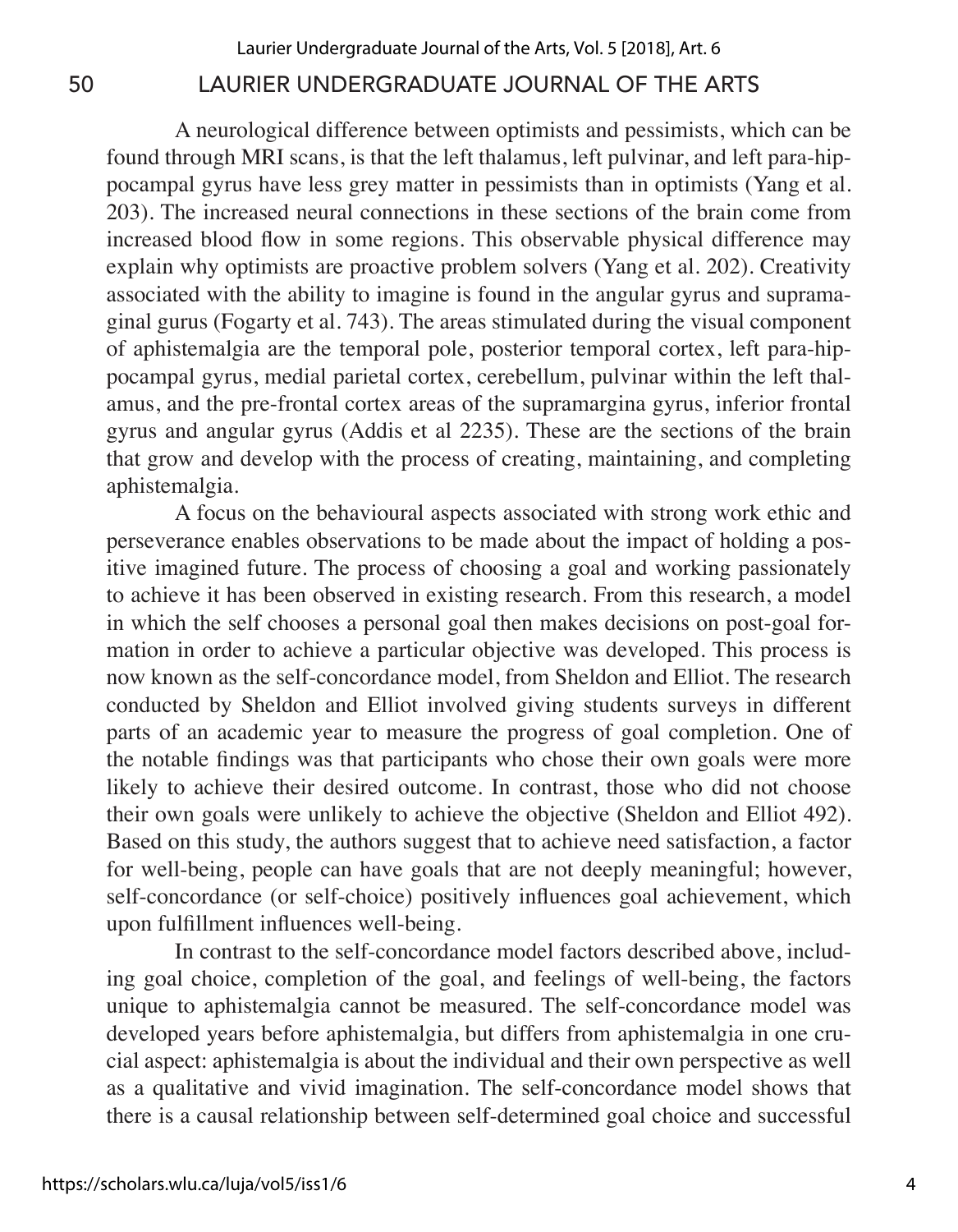completion of the goal. Inquiry into the relationship between goal completion and imagined futures was either consciously or unconsciously omitted from the measured factors within the self-concordance research. To illustrate with an example, Sheldon and Elliot state a few of the goals the participants had. One was to "keep myself in good physical condition" (Sheldon and Elliot 486). To follow through with this on the self-concordance model, the subject would have had to choose this goal personally, would have to take active steps in diet, exercise, and sleep patterns, would achieve their goal, and the subject would at that point feel satisfaction for their accomplishment.

In aphistemalgia, the subject with the same goal would visualize an appearance or a physical accomplishment (running a marathon), and would think about these optimal futures, believing they were possible, while conducting healthy patterns. The end result of aphistemalgia and self-concordance is the same. Both end in achievement and feelings of success and well-being. However, the differences in process remain meaningful because it opens the possibility for building on the self-concordance research by conducting the same surveys while adding questions and hypotheses about optimism and imagination. From the perspective of someone who does not have aphistemalgia but who wants aphistemalgia, it is valuable that they can see empirical data connecting goal choice, completion, and satisfaction. Aphistemalgia as an experience involves active and creative construction of the end point. Understanding aphistemalgia results in understanding a personal and internal process for goal achievement. Before inquiring into how to develop aphistemalgia, it is useful to understand why a person would want aphistemalgia.

# Why Would One Want Aphistemalgia?

Increasing rates of mild depression have not been addressed in a way that reaches the root causes of the problem. Although there are treatments for severe depression, such as shock therapy and medication, very little has been discovered to help those with mild depression (Seligman, *Learned Optimism* 12–13). This is critical, as the rate for adolescent depression is now six to eight times higher than it was in 1938 (Hidaka 206). An important step in addressing this growing issue, Seligman suggests, is the use of optimism as a cognitive style that can protect against depression (Seligman, *Learned Optimism* 16). According to Seligman, pessimism creates vulnerability to depression while optimism protects against developing depressive symptoms (4). This is primarily due to the differences in behaviour and disposition between optimists and pessimists. For instance, a behaviour difference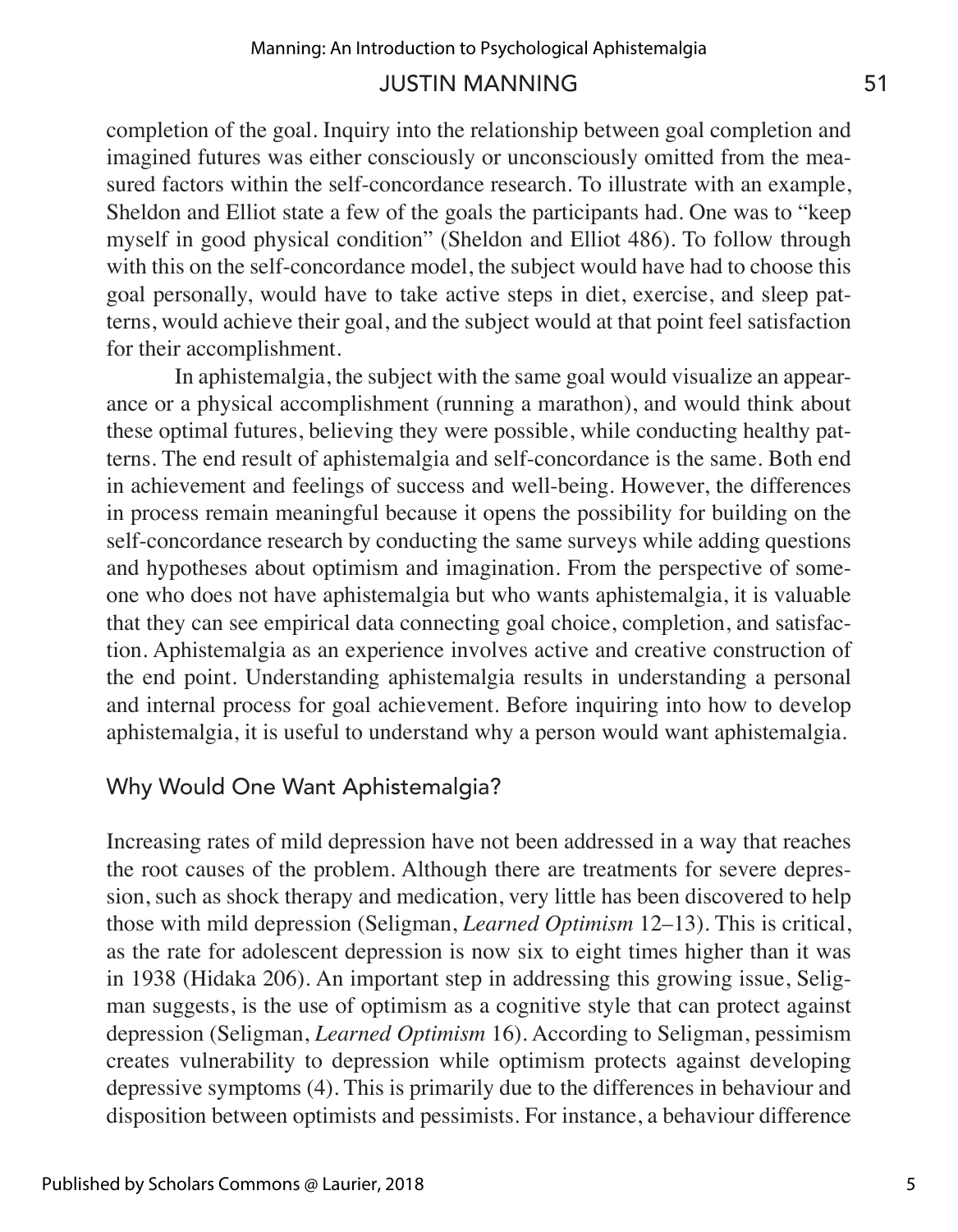between optimists and pessimists is revealed in the ease with which pessimists quit their efforts to achieve goals, such as salespeople making more sales or students achieving higher grades. Pessimists quit after faced with relatively minor adversities and obstacles. Optimists, on the other hand, continue when the costs are low (97). Furthermore, optimists, as people, have better connections to some kind of family and have more meaningful relationships that establish trust, creating a foundation for resilience against failure (Seligman, "Building Resilience" 104). These dispositions are found across the population, because failure is universal. The defining difference is that pessimists blame failure on internal, permanent, and global causes. Optimists blame failure on external, temporary, and specific circumstances.

To further explain how this difference operates, Seligman, throughout his career, conducted case studies to highlight how optimists and pessimists differ across dimensions. In a case study of two bankers who had lost their Wall Street jobs due to the 2008 financial crisis, Seligman analyzes the difference between optimism and pessimism. One banker applied for a job in New York, but upon failing to obtain the position, moved back into his parents' basement. This former banker believed he was "not cut out for finance" (Seligman, "Building Resilience" 101). The other applied for a greater number of jobs in both New York and his hometown in Ohio, the latter being the setting where he was hired and was able to continue his career (Seligman, "Building Resilience" 101). One banker was optimistic and successful, while the other banker was not. The banker with optimism possibly imagined a future of continuing to work in the industry. The successful banker also had the perseverance to apply to more firms, one of which subsequently hired him. If the successful banker had aphistemalgia, they would have imagined a future of staying in finance as they pursued interviews. The explanation for why one was successful and the other was not is that optimists are resilient and do not give up, while pessimists do not persist in the face of adversity. Those who have and experience aphistemalgia pursue a personal ambition with resilience, as demonstrated by the successful banker in the above scenario.

The optimistic banker saw the financial crisis as the external, temporary, and specific cause to his unemployment. The pessimistic banker believed there was something innately flawed in his own banking ability, that this flaw was impossible to remedy, and that this would affect his banking ability for the rest of his career (Seligman, "Building Resilience" 101). The optimistic banker believed the problem was the economy. The pessimistic banker believed that he did not have the ability to perform under pressure. These beliefs were revealed to Seligman in his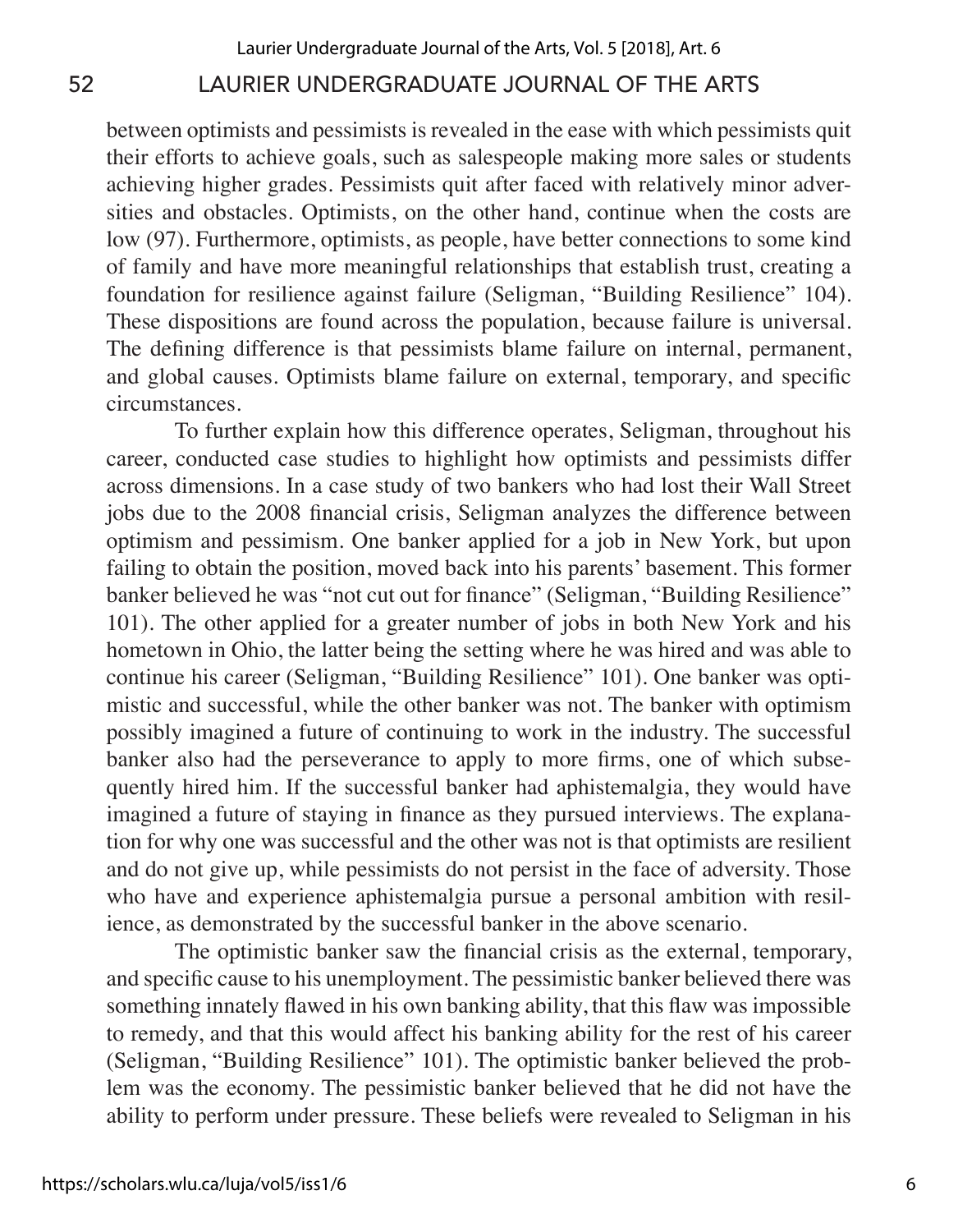own interviews with the subjects (3). Another career example is insurance salespeople. A practice in which the sales industry engages is cold calls: the phone calls they have to make after hours to lists of random people who may want additional insurance coverage, and with whom they then try to schedule meetings to make sales (Seligman, *Learned Optimism* 97). The pessimistic insurance salesperson stops trying after a certain number of rejections. The optimistic salesperson continues making cold calls with the belief that there will eventually be a person who wants to schedule a meeting and who may buy the insurance (98). The explanatory style of the pessimist salesperson is that they are unable to make sales, that they will always be unable to make sales, and that every new customer knows they are a poor salesperson. The optimistic salesperson knows that most people do not want to buy insurance, but that the number of rejections is unrelated to the possibility of a new client in the future, and that it is statistically probable that someone will agree to a meeting, and a sale will be made (99). Seligman is confident that there is optimism within the successful salesperson (99). It is also possible that these salespeople had imagined what success would look, feel, and sound like; they may have imagined success in the call and the value that successful sales would bring to them. Assuming this is true, and that the salespersons' passionate effort was driven by the desire to achieve their specific imagined construct, aphistemalgia was being practised.

Elements of aphistemalgia are found not only in workplaces; the same elements can be found in educational institutions with students. In a different study, Eronen et al. conducted research on the strategies of university students in Finland. The method was to use questionnaires at the start of the first year, then during midterms, and then at the start of the second year. The questionnaires included: the Strategy Attribution Questionnaire, the Finish Rosenberg Self-Esteem Scale, Beck's Depression Inventory, and the Cartoon-Attribution Strategy Test. The characteristics of the student participants being measured are reflected in the titles of the questionnaires. The researchers found that there were two strategies that resulted in academic success: defensive pessimism and optimism. While optimists are motivated by the potential for a positive future state, defensive pessimism operates when fear of failure is the main motivating factor (Eronen et al. 174–175). The difference of optimism and defensive pessimism in these findings is that optimists scored better in the questionnaires about emotional well-being (Eronen et al. 173). Further statistical research found that pessimists drop out of university at a rate of 30% while optimists drop out at a rate of 15% (Carver, Scheier, et al. 884). Therefore, both defensive pessimism and optimism are effective sources of moti-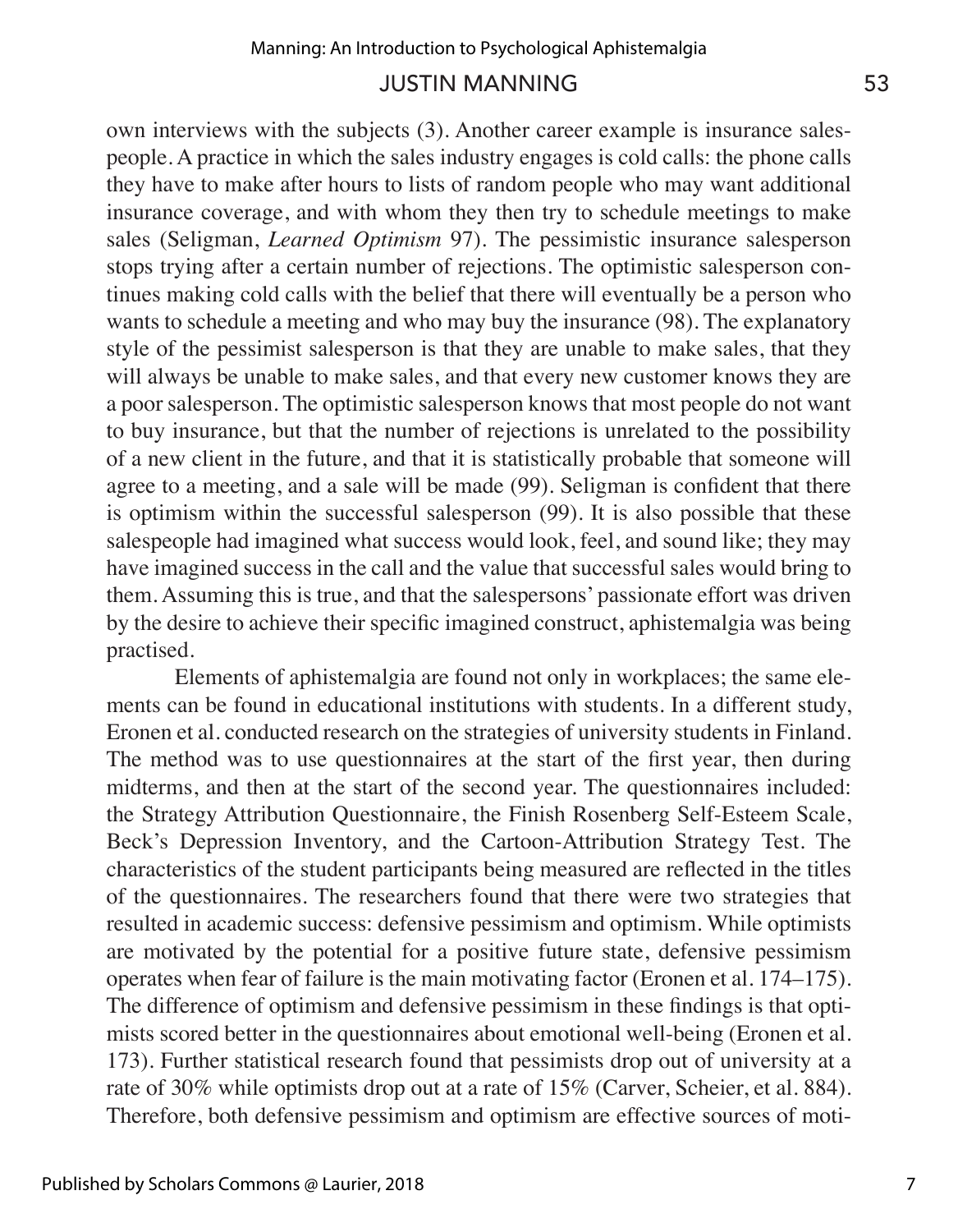vation and academic success, but it is the optimist who is able to persist in work where failure is a greater certainty than success (Seligman, "Building Resilience" 103). Optimism is the essential disposition of aphistemalgia because optimists try to achieve things whereas pessimists see themselves as inadequate. Optimism for something better in the future, which can be achieved with a sufficient and realistic amount of effort, is fundamental to aphistemalgia. As the findings above show, optimism is crucial to goal achievement. Even if one rejects aphistemalgia, the importance of optimism for achieving better outcomes than pessimism, both mentally and materially, should be recognized.

As discussed above, one's mindset can have a direct impact on goal achievement and overall success. Another proven contributor to goal achievement as well as a component of aphistemalgia, to which I now turn my attention, is grit. Duckworth et al. offered grit as the fundamental personal trait to success: grit being the combination of passion and perseverance (1087). The research on grit, through questionnaires surveying people who are successful in various fields, found that grit features in more success stories than IQ scores or the personality trait of conscientiousness, both of which are often associated with professional success (Duckworth et al. 1090). One of the case studies conducted by Duckworth et al. investigated properties of grit in high school students who attended the competitive West Point Military Academy, a school notorious for its high dropout rate (1094). Among the student participants, conscientious students were better than haphazard students in avoiding momentary temptations. However, conscientiousness was not a substitute for grit because students with high conscientiousness still dropped out of WPMA at a higher rate than haphazard students with high grit (Duckworth et al. 1096). Grit is long-term conscientiousness; it is the ability to stay with a project after repeated failure and to persevere through adversity because of passion for the work (Duckworth et al. 1087–1088). Self-concordance is a model that addresses the sequence of choosing a goal and then attaining it. Self-concordance researchers describe "good days" to their participants as any day in which the individual is working towards a success (Sheldon and Elliot 482).

Grit is needed in self-concordance and aphistemalgia because all goals worth achieving require the mastery of a skill set and the drive to use the skills to create or control a desired outcome. In aphistemalgia, grit is the "how to" to achieve the goal, which has been imagined and is believed to be achievable. Optimism is the necessary disposition of those who can use aphistemalgia, and grit is a description of the process of working towards the goal. Moreover, the catalyst of aphistemalgia is the imagined future in which the subject wants to arrive and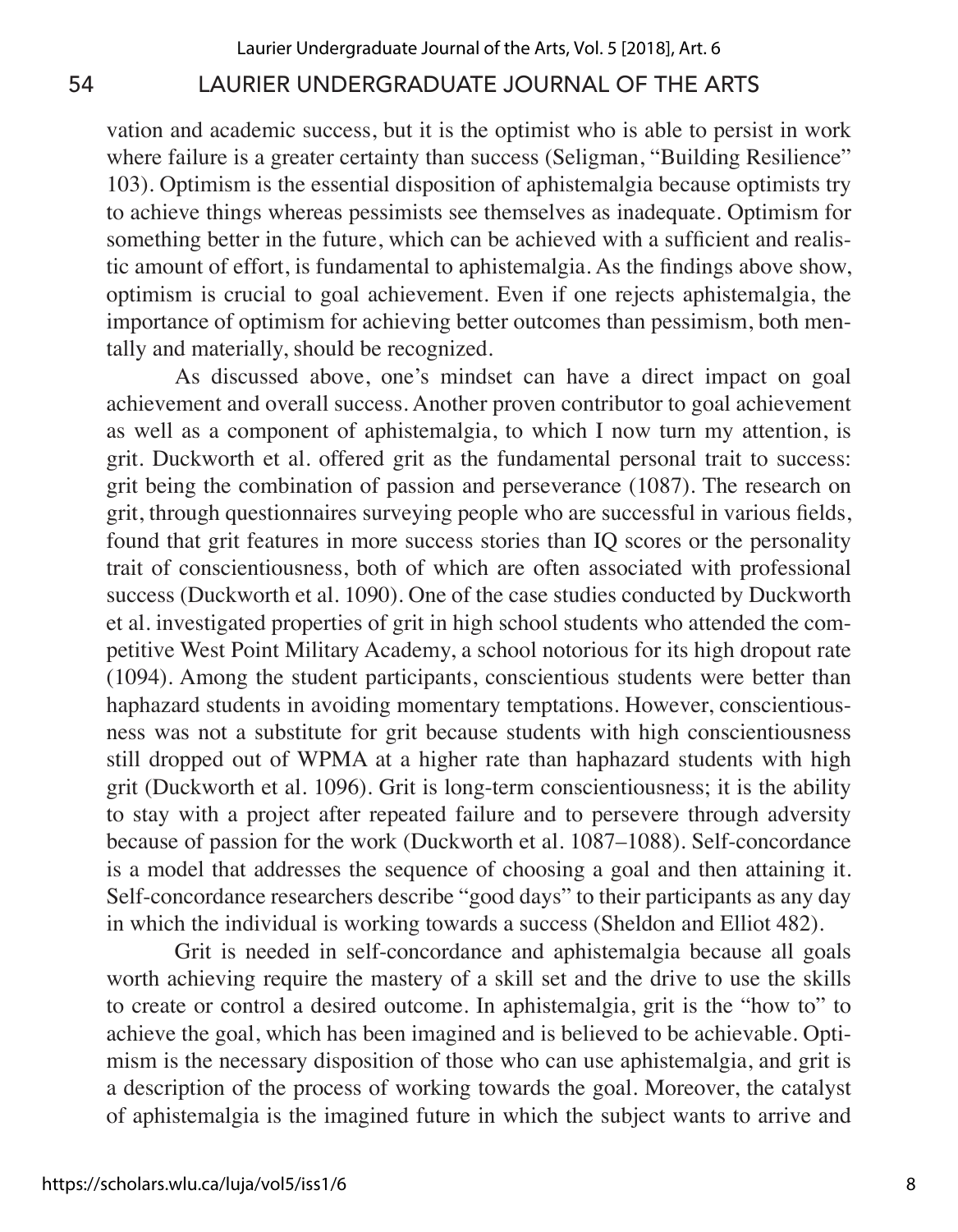live. The example of a person who wants to be healthier in order to actualize their aphistemalgia of participating in a marathon may imagine their future as they pratise. The practice and exercise required for a marathon is long, painful, and boring. To overcome the tediousness of such an endeavor, the individual with aphistemalgia would imagine the successful outcome that they want involving the thrill of the race and the sights and feelings they will experience. To achieve this, individuals need the optimism to believe their triumph is likely and the grit to passionately work toward skill mastery.

Aphistemalgia is necessary for well-being because the concept has three parts: the end goal vision, the process of building the vision from imagination to reality, and the grit to follow through with the goal despite the certainty of setback. The optimistic perspective has the added benefit of being the mindset or cognitive component of aphistemalgia, allowing the agent to believe that they can conquer and grow. The people who realize goals are the people who believe the goal can be realized, generate their own goal, and strive for the achievement of the goal. However, these necessary components of aphistemalgia do not have to be innate, because each characteristic can be worked on independently.

# How Can One Attain Aphistemalgia?

There are people who do not feel optimism, practise imagination, or act with perseverance, and who, therefore, do not experience aphistemalgia. Seligman adopted a methodical process that everyone can use to create optimism, called the ABC process (214). The ABC process was taken from Albert Ellis, who first proposed the model. The purpose of the model for Seligman is to help patients change their reflexive mind from pessimism to optimism (Seligman, *Learned Optimism*, 211). The ABC process involves looking at the Adversity, evaluating one's own Belief of the cause and nature of the conflict, then predicting the Consequences or outcome. The next step is analyzing variables that can be controlled and changed for the next time this conflict occurs (Seligman, *Learned Optimism*, 210, 216). A disputation is the alternative, optimistic, explanation of why the conflict occurred, one that is temporary and specific to the circumstances. When variables are found on how to resolve the conflict, the individual has the knowledge to improve circumstances (Seligman, *Learned Optimism*, 218–219). This is what optimists do. Optimists do not only imagine a life of easy success, optimists rise above adversity and make an effort to improve the quality of life and the well-being of the self.

When the discovery of a pessimistic explanatory style is made, the reflec-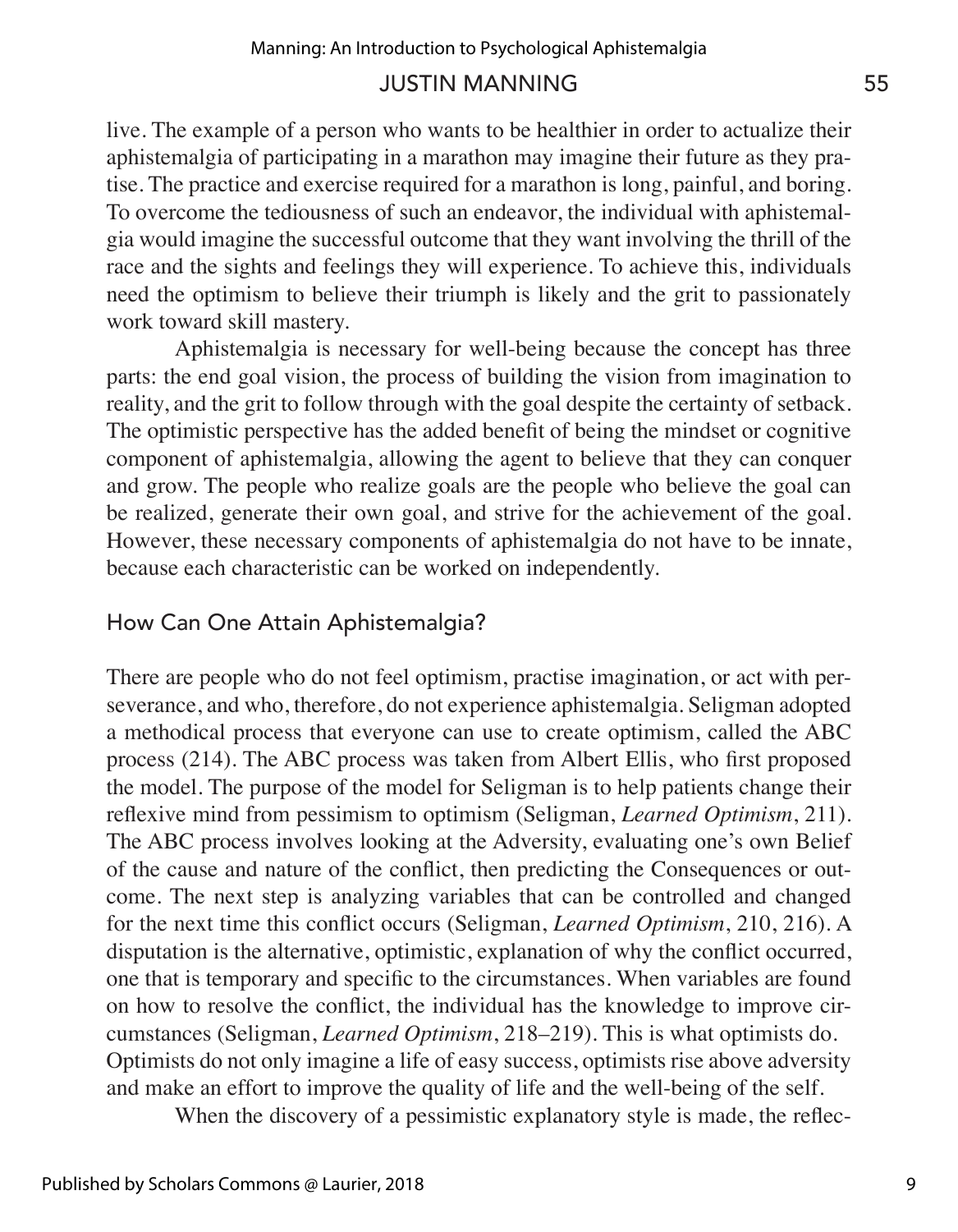tion and eventual success in improving circumstances is what causes the optimistic explanatory style to become a reflex (Seligman, *Learned Optimism* 214, 218). Therefore, how one perceives and reflects on crisis now, can shape one's optimism later in life. Assuming the causes of adversity to be innate, permanent, and global inhibits the genuine attempt to try. As previously mentioned, there is value in progress towards developing a skill. Optimism is a skill that can be learned through the Adversity, Belief, Consequences method. In other words, to work towards aphistemalgia, one must go over what the obstacle was, what the cause was, and what the consequences were; then one must engage in self-reflection to recognize evidence of pessimism in their ABC analysis (Seligman, *Learned Optimism* 219). If the problem was identified as one from an innate, stable, and global cause, it is possible to shift this explanation to a more optimistic understanding with evidence supporting external, temporary, and specific causes. Since a pessimistic immediate reaction can be a distorted reality, a third-party perspective can be engaged to assist in developing arguments and evidence against pessimism (Seligman, *Learned Optimism* 220, 229). This is a strategy for improving cognitive optimism and thus achieving aphistemalgia. The ABC strategy was tested by Seligman in schools with children and in workplaces (235, 255). Practising the ABC strategy is worthwhile for people who do not have optimism, because optimism is necessary to aphistemalgia, which is, as previously discussed, a probable pathway to success.

Optimists are known to engage in proactive behavioural habits meant to minimize future adversity. For example, before surgery, optimists make plans on what their lives will be afterwards (Carver, Scheier, et al. 882). More generally, optimists are found to hold behavioural habits meant to foster good health and prevent future illness. Therefore, optimists engage in both cognitive interventions as well as behavioural modification to minimize future adversity (Carver, Scheier, et al. 883). In another study conducted on the topic of proactive behaviour, Macleod and Conway conducted research on the correlations between imagined futures and social networks and incomes (368). Macleod and Conway used questionnaires to determine variables about subjects' dispositions and lifestyles (361–365). Notable was the use of the Future Thinking Task, which asks participants to list every future they can imagine and categorize each future as either positive or negative (Macleod and Conway 361). Macleod and Conway found that, with participants who did not have mood disorders, those who reported greater satisfaction from sociability also had more effectively thought-out plans for the future. Those who did not list things they anticipated had less enjoyment from social networks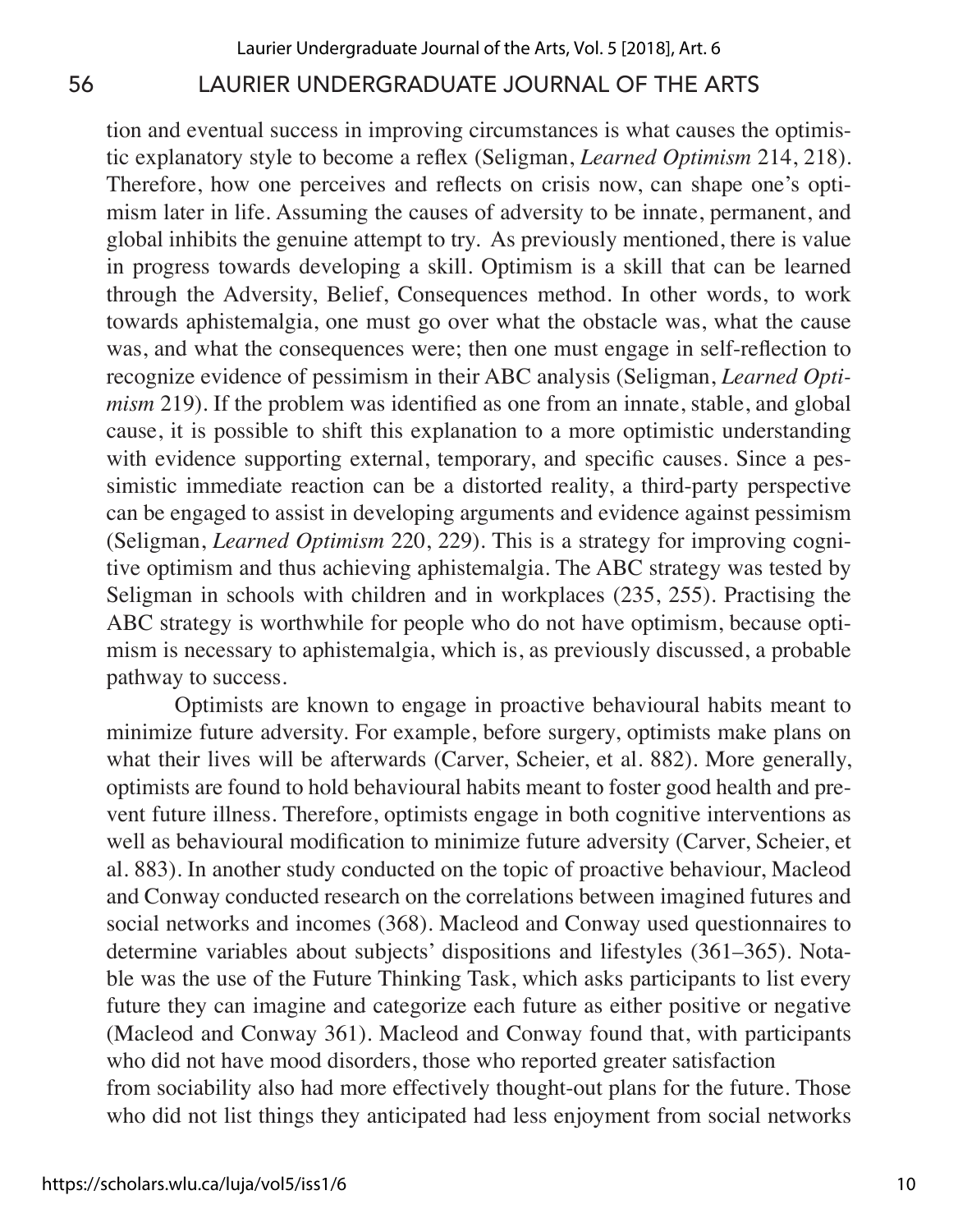and had less logical causality in their plans for accomplishing goals. It is unclear if having larger social networks enables aphistemalgia or if the capability of aphistemalgia results in larger social networks (Macleod and Conway 369). Without clear causational understanding, persons trying to improve their ability to have aphistemalgia should try both. Patients may continue working on developing a positive vision while seeking new friends and a social network to enhance well-being and protect against depression. By combining findings from Seligman (*Learned Optimism*, 210), Carver, Scheier, and Segerstrom (880), and Macleod and Conway (357), it may be inferred that taking steps for better health, or any active attempt to improve quality of life, can be a habit built while simultaneously developing an optimistic explanatory style. This process is for persons with pessimism and mild depressive symptoms. A limitation of a single essay and a simplified cognitive strategy is that some persons have symptoms severe enough to require professional help.

This essay cannot substitute for professional intervention, but it is worth acknowledging new directions in cognitive behaviour therapy research. Persons with depressive symptoms are capable of making plans for the future—the difference between them and optimists is that those with mild depression are either unable to make positive plans for the future or have difficulty making them. Working towards an optimistic explanatory style and mindset can aid people experiencing difficulties associated with mild depression, and ultimately enable them to achieve aphistemalgia. Without optimism, one cannot decide on the goal of the future self or career or social circumstance. Moving forward, Blackwell and Holmes conducted experiments for a technological approach to therapy. Mood disorder patients were tasked with using computer cognitive bias modification, software that presents ambiguous scenarios to test interpretation. This regimen was used with patients who were required to read sixty-four prompts a day for two weeks with weekly therapy sessions to monitor their progress (Blackwell and Holmes 341). The prompts were modified from Holmes, Mathews, et al. (239). One example of a prompt provided was "It's your birthday, and your partner reaches over to you with a present. You open it and *feel incredibly happy*" (Holmes, Mathews, et al. 239). The wording of the prompt was intended to be ambiguous until the final line, which would be in italics and would make the meaning positive (Holmes, Mathews, et al. 237). The result in four of the seven cases was that they learned that positive outcomes are feasible. Based on their recorded verbal responses, the research subjects speak as if it is surprising that a good outcome occurred (Blackwell and Holmes 346). This experiment taught people how to think positively and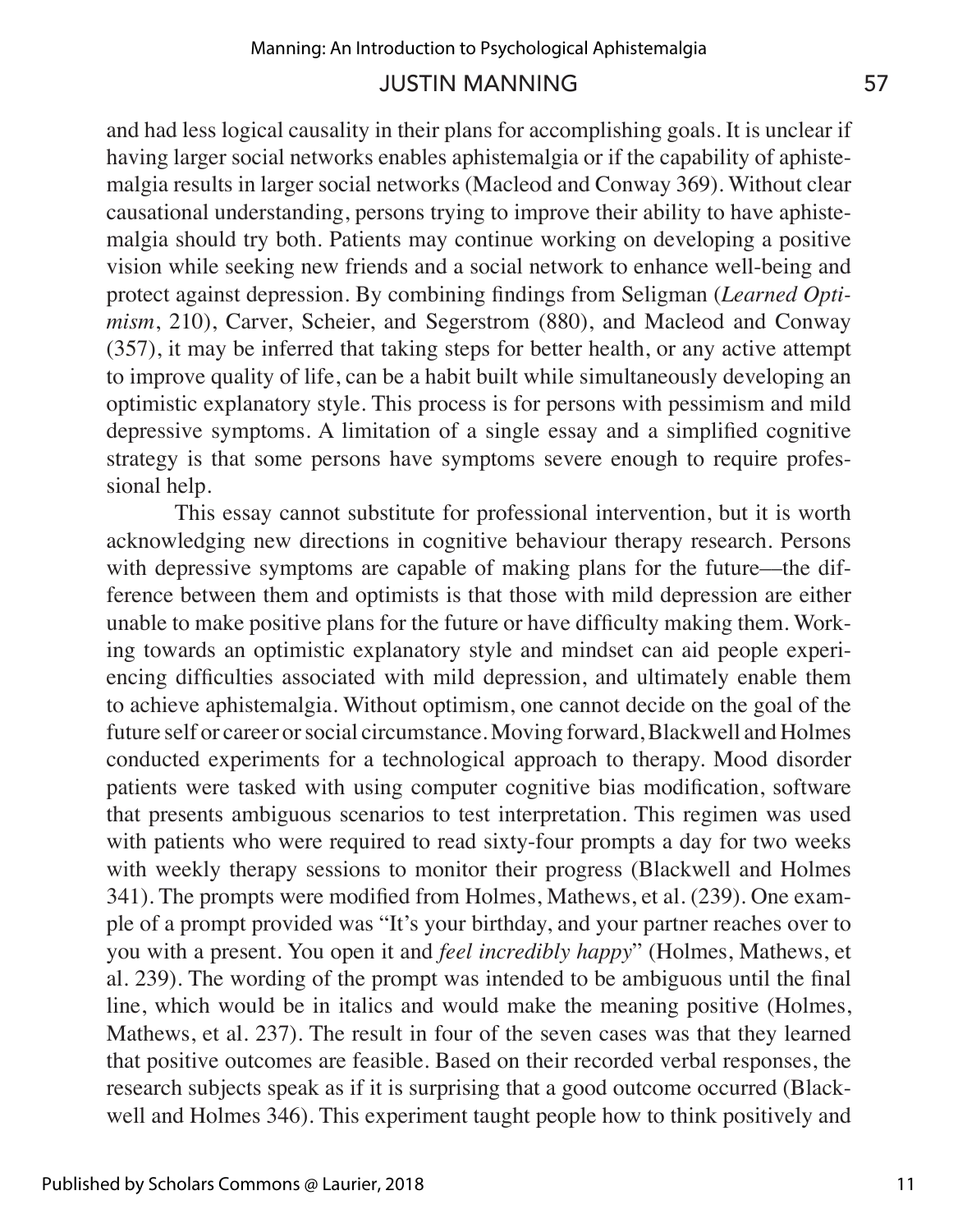was a needed response to Seligman's work on learned helplessness. People can be taught to think more positively with exposure to something more ambiguous than positive. Exposure to this material is a 21st-century method of helping persons with mild depression develop cognitive strategies to create optimism. When optimism is developed as a cognitive reaction, it remains and is consistent over long periods (Eronen et al. 161). The longlasting effects of learning optimism enhance overall quality of life, making the effort to achieve this mindset more than worthwhile. Learned optimism is necessary for aphistemalgia because it allows the subject to be capable of creating an imagined future. In other words, the optimistic mindset's ability to transform ambiguous and incomplete information into positive future imagining is a crucial first step in achieving aphistemalgia.

Imagination is not natural to everyone, but most can practise imagination to develop a vision for the future. When imagining the future, the first-person point of view is more emotionally impactful than a third-person point of view. For instance, imagining a future setting with your own eyes instead of imagining yourself in a setting is how one can become emotionally connected to the potential reality (Holmes, Coughtrey, et al. 877). Referring back to the example of the person who wants to be healthier, there can be feelings of excitement and anticipation of lifting heavy weights or running a marathon when imagining from the first- person perspective. Wei et al. makes the case that this pathway within the brain can be improved by engagement in creative activities (96). The imagination of wanted future events has the potential to qualify as the best practise to enhance imaginative and creative ability. By practising different imagined settings and events that the self desires for the future, these visions may become more vivid and complex over time with the improved pathway from the prefrontal cortex and posterior cingulate cortex (Wei et al. 93). There is evidence that daydreaming is a practice for thinking about what the future will hold (D'Argembeau et al. 99). In a study that collected all of the recorded thoughts from participants, 41.25% of all future-oriented thoughts were positive and 21.25% of all future-oriented thoughts were negative (D'Argembeau et al. 100). Future-oriented thinking by visualizing the desired future event can lead to greater motivation, which might have previously been absent. The additional step from this specific research is that successful people have a positive imagination of the work in pursuit of their goal, while unsuccessful people only imagine the achievement without positively thinking about the process (D'Argembeau et al. 101–102). The practice of imagining small positive future outcomes is the first step to developing the capacity to imagine an aphistemalgia. The remaining steps involve imagining the process to the goal,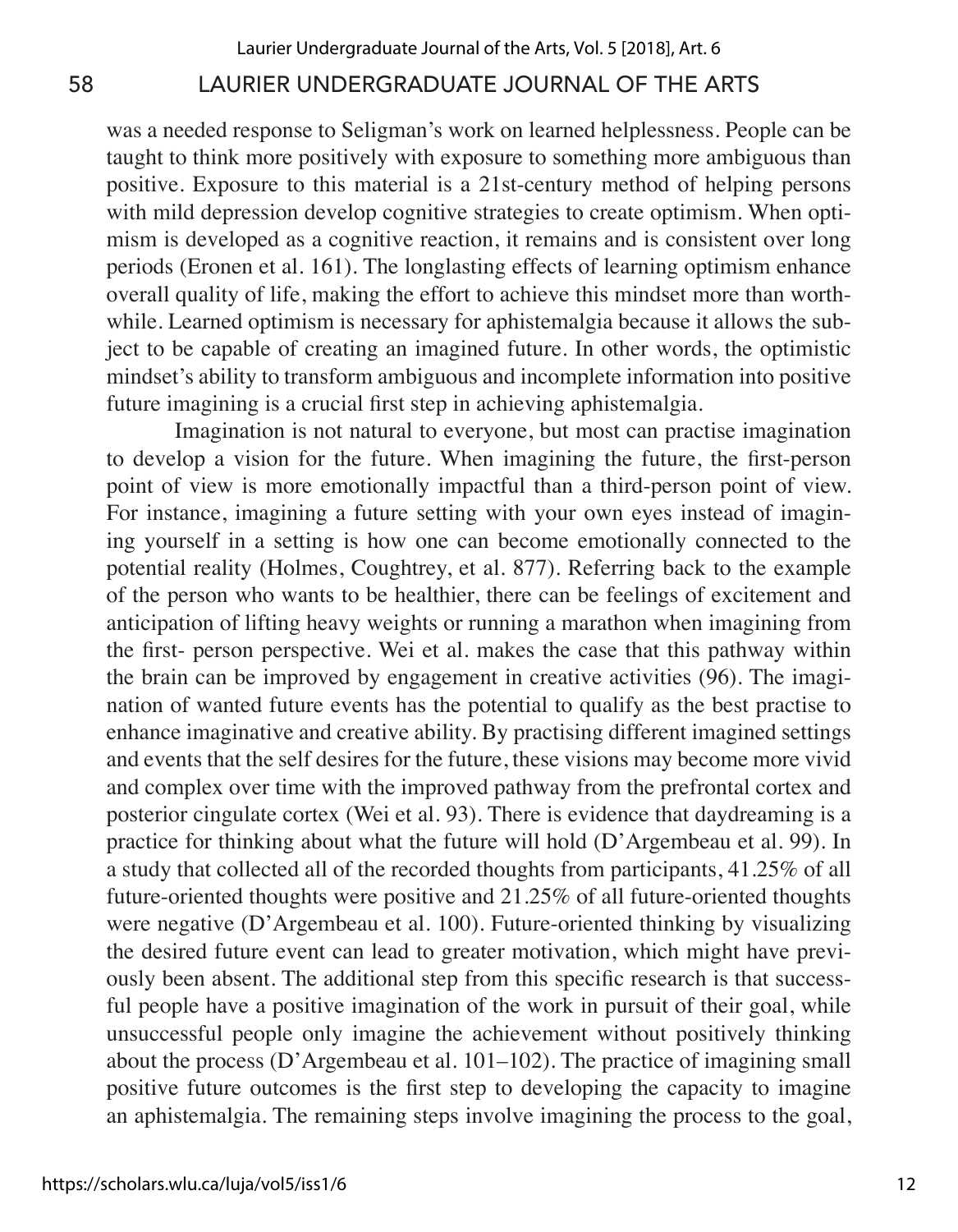acting for the goal, and then after completion, imagining goals in greater ambition with a lengthier process. Just as the person who wants to improve their health in order to run a marathon requires optimism and diligence, imagination requires the belief that one can have a more dynamic imagination and the grit to practise. Attainment of aphistemalgia comes after the enhancement of imagination.

# Conclusion and Future Directions with Aphistemalgia

The state of aphistemalgia can be cultivated by persons who will it so. Aphistemalgia exists in neurological actions, internally revealed in optimistic thought patterns, manifested in work, and realized in accomplishment. Aphistemalgia is simultaneously a human experience but also exclusionary against those who do not practise optimism, imagination, or skill development. The benefits of aphistemalgia can be assumed to be similar to the benefits of optimism, which is greater numbers of general accomplishments, the benefits of imagination, which include enhanced creativity and feelings of connection to goals and processes of attainment, and the benefits of grit, which involves achieving more difficult goals. The practice of optimism comes from thought patterns to make adversity external to the self, temporary, and occurring in one specific place. The practice of imagination comes from trying to construct more novel and unique circumstances or outcomes. Grit comes from working for a purpose, especially in non-ideal circumstances. By connecting imagination with positivity and productively trying to achieve an objective, persons can create a dream and realize it.

As evidenced in this paper, aphistemalgia is useful for individual growth and well-being. However, there are a number of other useful applications of this mindset. For example, one can look towards resolving global conflict by imagining an improved future, planning for achievement, and employing the grit to achieve. This direction is inspired by the attempt to use imagined interactions as a method of ending racial prejudice within groups from Crisp, Birtel et al. (261). Neural and behavioural economists can use aphistemalgia to compare it with the unrealistic optimism that causes economic, financial, and price bubbles. Examples of economic bubbles range from tulips in 17th-century Netherlands to the 1929 stock market crash to the 2008 mortgage crisis to ongoing speculation about Bitcoin and other cryptocurrencies. This research direction is inspired by Sharot, Korn, and Dolan (1479), who blamed the 2008 financial crisis on unrealistic optimism. A third possible direction is applying aphistemalgia to youth at risk of delinquent behaviour or persons in need of rehabilitation from a criminological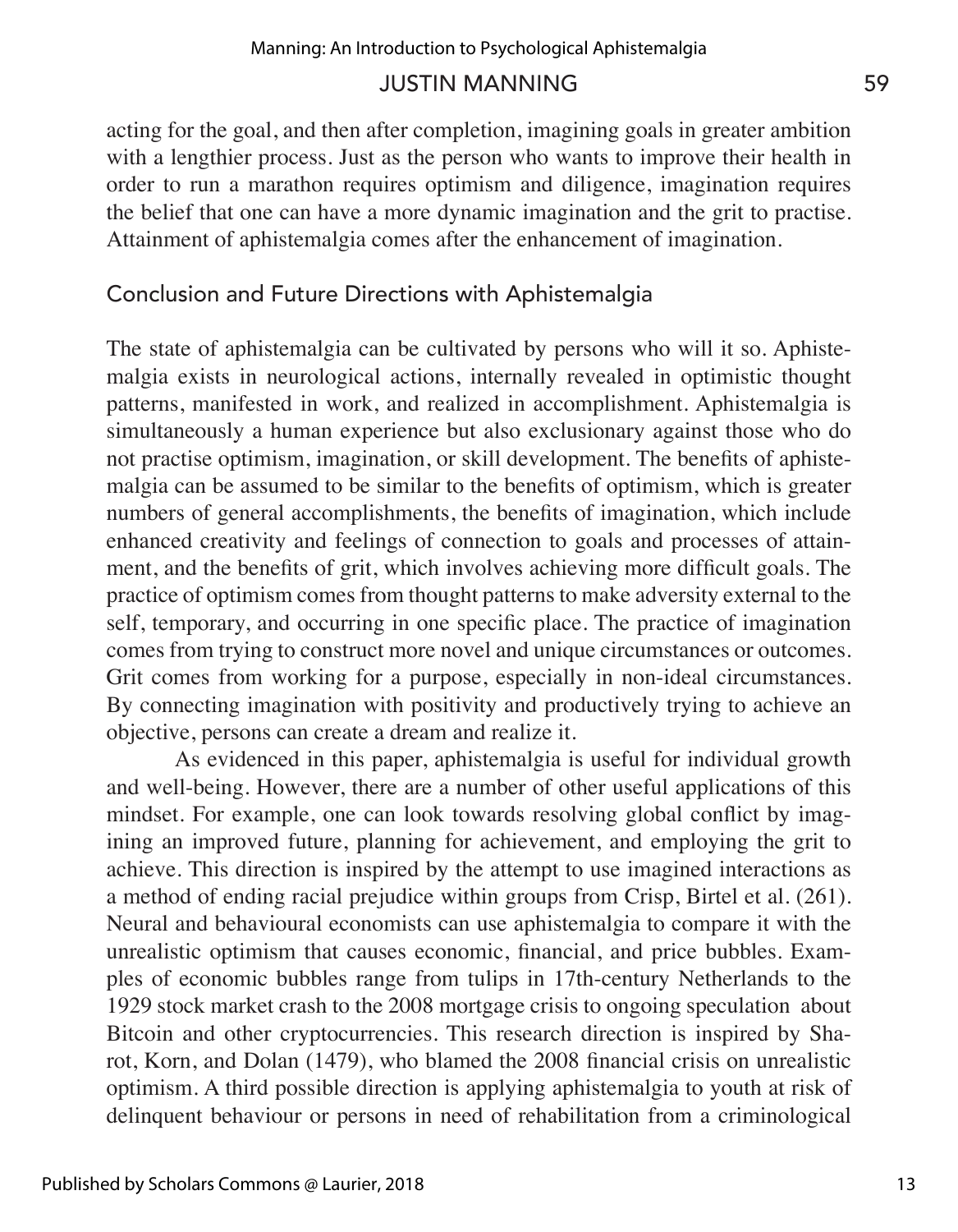perspective. Finally, those who choose to pursue research or publishing of aphistemalgia have the visions of reading sources and then writing about them. They possess grit and the drive to work towards the goal of publishing one's own material, and the optimism to believe success possible.

# Works Cited

- Addis, Rose D., Ling Pan, Mai-Anh Vu, Noa Laiser, and Daniel L. Schacter. "Constructive Episodic Simulation of the Future and the Past: Distinct Subsystems of a Core Brain Network Mediate Imagining and Remembering." *Neuropsychologia*, vol. 47, no. 11, 2009, pp. 2222–2238. DOI: 10.1016/j.neuropsychologia.2008.10.026. Accessed July 20, 2016.
- Blackwell, Simon E. and Emily A. Holmes. "Modifying Interpretation and Imagination in Clinical Depression: A Single Case Series Using Cognitive Bias Modification." *Applied Cogntive Psychology*, vol. 24, no. 3, 2010, pp. 338– 350. DOI: 10.1002/acp.1680. Accessed July 11, 2016.
- Blackwell, Simon E., Nathaly Rius-Ottenheim, Yvonne W.M. Schulte-van Maaren, Ingrid V.E. Carlier, Victor D. Middelkoop, Frans G. Zitman, Philip Spinhoven, Emily A. Holmes, and Erik J. Giltay. "Optimism and Mental Imagery: A Possible Cognitive Marker to Promote Well-Being?" *Psychiatry Research*, vol. 206, no. 1, 2013, pp. 56–61. DOI:10.1016/j.psychres.2012.09.047. Accessed July 25, 2016.
- Carver, Charles S., Sakina L. Reynolds, and Michael F. Scheier. "The Possible Selves of Optimists and Pessimists." *Journal of Research in Personality*, vol. 28, no. 2, 1994, pp. 133–141. DOI: 10.1006/jrpe.1994.1011. Accessed June 29, 2016.
- Carver, Charles S., Michael F. Scheier, Suzanne C. Segerstrom. "Optimism." *Clinical Psychology Review*, vol. 30, no. 7, 2010, pp. 879–889. DOI:10.1016/j. cpr.2010.01.006. Accessed June 29, 2016.
- Crisp, Richard J., Michèle D. Birtel, and Rose Meleady. "Mental Simulations of Social Thought and Action: Trivial Tasks or Tools for Transforming Social Policy?" *Current Directions in Psychological Science*, vol. 20, no. 4, 2011, pp. 261–264. DOI: 10.1177/0963721411413762. Accessed July 27, 2016.
- D'Argembeau, Arnaud, Oliver Renaud, and Martial Van der Linden. "Frequency, Characteristics and Functions of Future-Oriented Thoughts in Daily Life."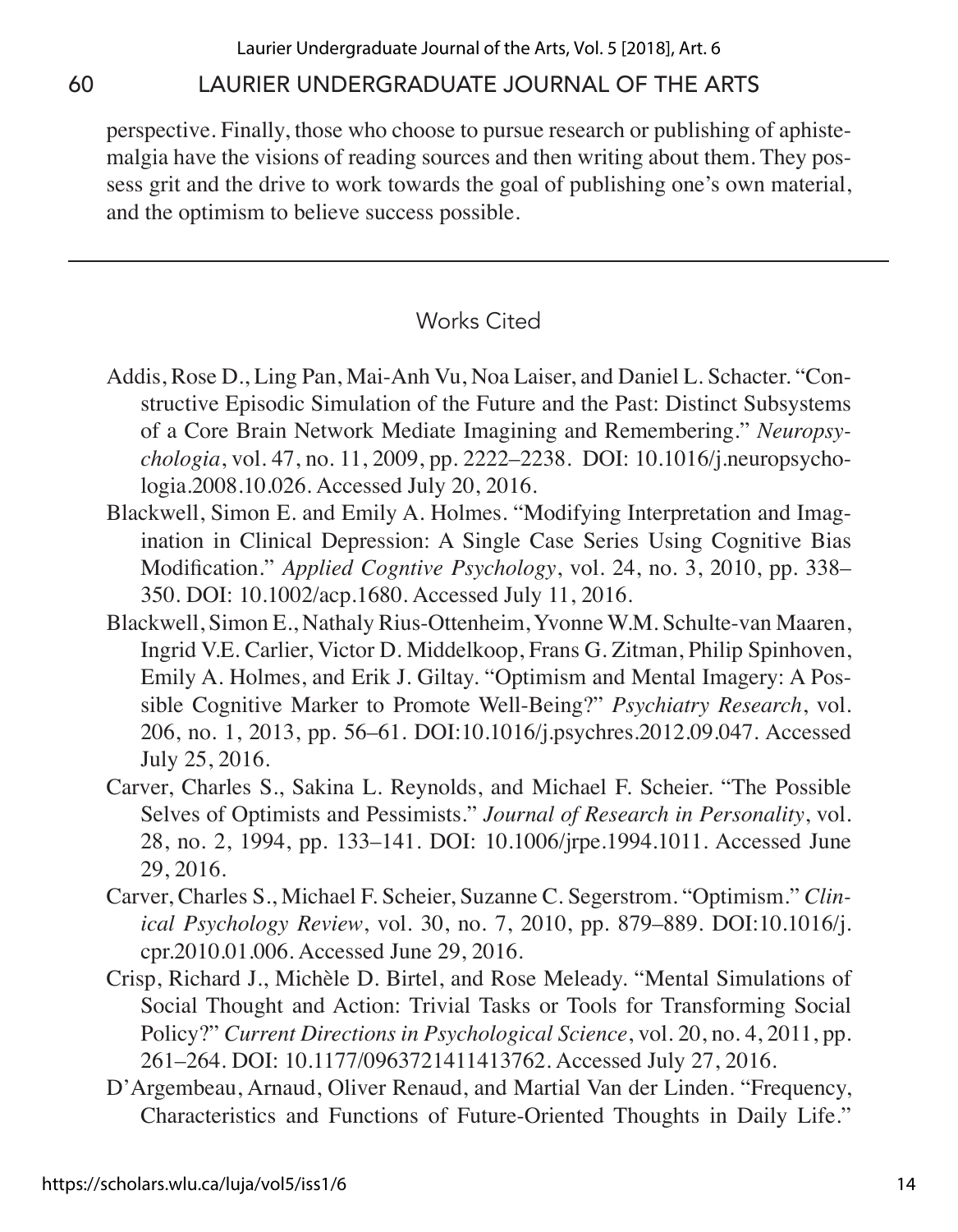*Applied Cognitive Psychology*, vol. 25, no. 1, 2011, pp. 96–103. DOI: 10.1002/ acp.1647. Accessed July 15, 2016.

- Duckworth, Angela L., Christopher Peterson, Michael D. Matthews, and Dennis R. Kelly. "Grit: Perseverance and Passion for Long-Term Goals." *Journal of Personality and Social Psychology*, vol. 92, no. 6, 2007, pp. 1087–1101. DOI: 10.1037/0022-3514.92.6.1087. Accessed May 10, 2016.
- Eronen, Sanna., Jari-Erik Nurmi, and Katariina Salmela-Aro. "Optimistic, Defensive Pessimistic, Impulsive and Self-Handicapping Strategies in University Environments." *Learning and Instruction*, vol. 8, no. 2, 1998, pp. 159–177. DOI:10.1016/S0959-4752(97)00015-7. Accessed July 4, 2016.
- Fogarty, Laurel., Nichole Creanza, and Marcus W. Feldman. "Cultural Evolutionary Perspectives on Creativity and Human Innovation." *Trends in Ecology & Evolution*, vol. 30, no. 12, 2015, pp. 1–19. DOI: 10.1016/j.tree.2015.10.004. Accessed July 12, 2015.
- Hidaka, Brandon H. "Depression as a Disease of Modernity: Explanations for Increasing Prevalence." *Journal of Affective Disorders*, vol. 140, no. 3, 2012, pp. 205–214. DOI: 10.1016/j.jad.2011.12.036. Accessed June 29, 2016.
- Holmes, Emily A., Anna E. Coughtrey, and Abigail Connor. "Looking At or Through Rose-Tinted Glasses? Imagery Perspective and Positive Mood." *Emotion*, vol. 8, no. 6. 2008, pp. 875–879. DOI: 10.1037/a0013617. Accessed July 28, 2016.
- Holmes, Emily A., Tamara J. Lang, Michelle L. Moulds, and Ann M. Steel. "Prospective and Positive Mental Imagery Deficits in Dysphoria." *Behaviour Research and Therapy*, vol. 46, no. 8, 2008, pp. 976–981. DOI: 10.1016/j. brat.2008.04.009. Accessed July 29, 2016.
- Holmes, Emily A., Andrew Mathews, Tim Dalgleish, and Bundy Mackintosh. "Positive Interpretation Training: Effects of Mental Imagery versus Verbal Training on Positive Mood." *Behavior Therapy*, vol. 37, no. 3, 2006, pp. 237– 247. DOI: 10.1016/j.beth.2006.02.002. Accessed July 23, 2016.
- Lee, Yueh-Ting and Martin E.P. Seligman. "Are Americans More Optimistic Than the Chinese?" *Personality & Social Psychology Bulletin*, vol. 23, no. 1, 1997, pp. 32+. AcademicOneFile, http://link.galegroup.com/apps/doc/A19061321/ AONE?u=wate18005&sid=AONE&xid=8c6c4baf. Accessed July 1, 2016.
- Macleod, Andrew K. and Clare Conway. "Well-Being and the Anticipation of Future Positive Experiences: The Role of Income, Social Networks, and Planning Ability." *Cognition and Emotion*, vol. 19, no. 3, 2005, pp. 357–374. DOI: 10.1080/02699930441000247. Accessed July 28, 2016.